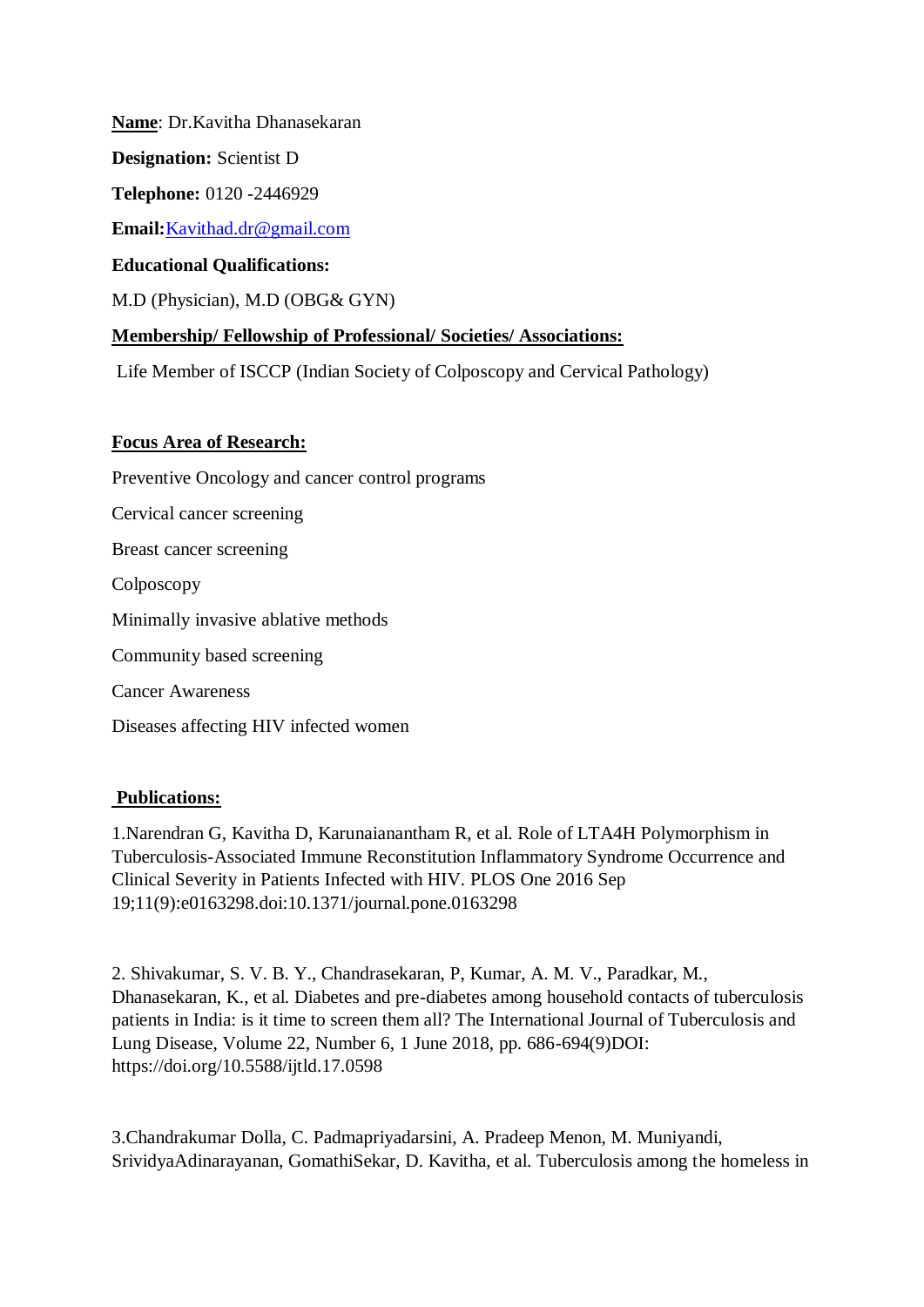Chennai city, South India. [Trans R Soc Trop Med Hyg.](https://www.ncbi.nlm.nih.gov/pubmed/29346636) 2017 Oct 1;111(10):479-481. doi: 10.1093

## **Contribution to Books:**

- ASSOCHAM Cervical Cancer Congress Knowledge Report
	- Key challenges for screening and prevention of cervical cancer in India
	- Screening programmes by Government of India
	- HPV vaccination: current scenario
- $\triangleright$  Newsletter of Indian Society of Colposcopy & Cervical Pathology, Volume 6-7 Issue 3-2 May 2017-Dec 2017, HPV vaccination: current scenario

#### **Abstracts**

1.Sahasrabuddhe VV, Mane A, Kaur P, Kalgutkar S, **Kavitha D**, et.al. (NCI-ICMR "Intramural to India" HIV-Cervical Cancer study Protocol Team). Improving Cervical Cancer Prevention among HIV-Infected Women Using Novel Biomarkers: Design and Implementation of a Multi-Centric Study in India.

• Oral Abstract presentation at 29<sup>th</sup> International Papillomavirus Conference, Seattle, Washington, USA (August 2014)

2.Sahasrabuddhe VV, Wentzensen N, Mane A, et.al, (NCI-ICMR "Intramural to India" HIV-Cervical Cancer study Protocol Team Kaur P, Kalgutkar S**, Kavitha D**). Improving Cervical Cancer Prevention among HIV-Infected Women Using Novel Biomarkers: Design and Implementation of a Multi-Centric Study in India.

• Poster abstract presentation at 14<sup>th</sup> International conference on Malignancies in AIDS and Other Acquired Immuno deficiencies, Bethesda, Maryland, USA (November 2013)

3. AL Murali**, D Kavitha**, TK Sangeetha, Padmapriya. Clinical profile and treatment outcome of Extra pulmonary tuberculosis treated with Directly observed treatment short course in a semi-rural setting of Tamilnadu.

• Poster abstract presentation at  $71<sup>st</sup>$  Annual conference, NATCON 2016, Chandigarh,India.

4.MandarParadkar, **Kavitha D**, Shri Vijay BalaYogendra Shiva Kumar, SandhyaKhadse, SaltanatKhwaja, Hari K, Rani N, KannanThiruvengadam et al. Descriptive Baseline Characteristics, Treatment Outcomes and Biorepository of Pediatric TB Cases in CTRIUMPh-RePORT India Prospective Cohort

 Poster abstract presentation at 6th Annual Regional Prospective Observational Research for Tuberculosis (RePORT) India Joint Leadership meeting – ''Synergies to combat TB" February 2017, Hyderabad, India.

**5.Kavitha Dhanasekaran**, PadmapriyadarshiniChandrasekaran, MandarParadkar, KannanThiruvengadam, et al. Risk Factors Associated with Unfavorable Outcomes in a Cohort of Pulmonary TB Patients.